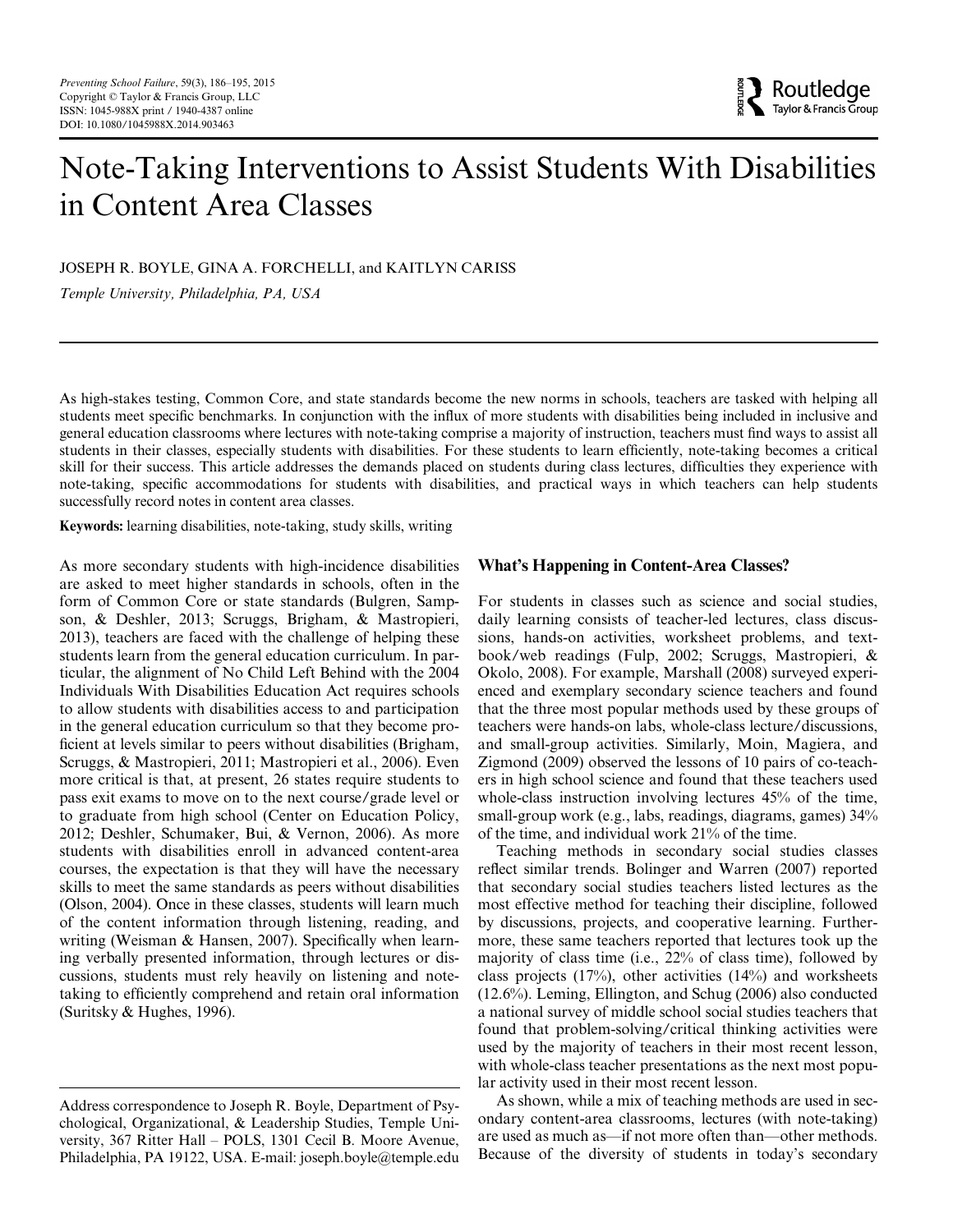classrooms, many teachers feel that lectures are one way to help students compensate for reading and written language disabilities by presenting critical content through explicit instruction (Stringfellow & Miller, 2005). For example, teachers may use a guided lecture-demonstration method that combines verbal explanation with a modeling/demonstration of a skill to communicate processes, concepts, and facts to students (Sola & Ojo, 2007). According to McDaniel (2010), lectures (i.e., particularly short lectures) provide a straightforward method of helping students understand complex concepts. It also provides a context within which they can generate interpretations of difficult content and a foundation from which to build their own ideas and interpretations of lecture content. Similarly, Issacs (1994) believed that lectures provide students with the most critical information about the topic and can help them to think critically about the subject.

Note-taking is an activity that facilitates learning during lectures. According to Castello and Monereo (2005), notetaking serves as a mediator during learning between the content being taught by teachers and students' construction of that knowledge. The benefits using this method (i.e., lectures with note-taking) have been used to explain why teachers favor lectures one third of the time in secondary content-area classes such as science and social studies (Bolinger & Warren, 2007; Marshall, 2008).

In addition to notes serving as an aid to learn content during lectures, the lecture content from notes is also tied to test performance. For example, teachers have reported that they use their lecture notes to construct classroom tests. According to Putnam, Deshler, and Schumaker, (1993), teachers told researchers that their class lectures were the major source for developing secondary science and social studies tests. Moreover, a separate study found that students' test scores account for about half of the course grade (Putnam, 1992). It is not surprising that some studies (Boyle, 2010a, 2010b, 2013) have also shown that students' lecture notes have a moderate positive correlation (about .53) to student performance on tests. This evidence serves to reinforce the point that not only do notes help students learn during lectures, but having complete and accurate notes can provide ample material with which students can effectively prepare for class tests.

# Cognitive Demands of Learning During Lectures

Unfortunately for students with disabilities, recording notes during fast-paced lectures can be a daunting task. Students must listen for incoming lecture content, discern important points from less important points, process verbal information, and record/write down information in note form; in many cases these processes occur almost simultaneously (Boyle, 2013). According to Piolat, Olive, and Kellogg (2005), multiple cognitive processes must be coordinated in rapid succession for note-taking to be successful. If students experience executive function difficulties, complex, multitasking activities such as note-taking can be particularly challenging. Meltzer and Krishnan (2007) found that these executive function difficulties prevent students from using efficient strategies, using them in a flexible manner during problem solving tasks, and might explain why these students struggle with self-regulation and monitoring of strategies during complex learning tasks. Considering that most students typically write about about 17 to 20 words per minute and teachers present at approximately 110 words per minute (Boyle, 2013), it is not surprising that note-taking is such a cognitively demanding task. Moreover, because of the temporal nature of note-taking, without the aid of a recording device, if students miss a lecture point during the lecture, more than likely the information will be lost.

#### Note-Taking Problems Reported by Students

Because of the complex nature of note-taking, students with disabilities have reported difficulties while recording notes during lectures. In findings from Boyle, Forchelli, and Cariss (2013), researchers found that eighth-grade students with high-incidence disabilities had note-taking difficulties during lectures in a number of different areas. When these students  $(N = 37)$  (i.e., who were in inclusive science classes) were asked to rate ten categories of potential note-taking difficulties, students rated the five most difficult areas as follows: writing fast enough, studying notes, deciding what is important to record, making sense out of notes after the lecture, and understanding what the teacher is talking about during the lecture. These survey results concur with an earlier a study by Suritsky (1992) who asked college students with learning disabilities ( $N = 31$ ) to report areas of note-taking difficulty during lectures and found that students reported the top five as follows: writing fast enough, paying attention, making sense of notes, deciding important information to note, and understanding the professor. These difficulties often result in poor performance of recording notes and, subsequently, poor test performance.

When compared with peers without disabilities, students with disabilities seem to have concerns that reflect deficits in listening and note-taking skills. For example, Ward-Lonergan, Liles, and Anderson (1998, 1999) conducted two studies among middle school students with learning disabilities and found that when these students viewed short (e.g., 5.5 min), videotaped lectures they performed poorly on comprehension and recall measures. In particular, when students with learning disabilities were asked to retell the lecture, on average, they recalled fewer linguistic units (also called t-units) compared to peers without disabilities and when answering comprehension questions about the lectures, answered fewer correct literal and inferential questions compared to peers.

Previous research that has compared the note-taking performance of students with learning disabilities and students with no learning disabilities (i.e., general education peers) has found that the former group recorded fewer notes and performed worse on a test of the lecture than did the latter group (Boyle, 2010a). In particular, students with learning disabilities recorded about half as many total notes, less than half as many important lecture points, and about half of the total words when compared with students with no learning disabilities. In this same study, students' poor note-taking skills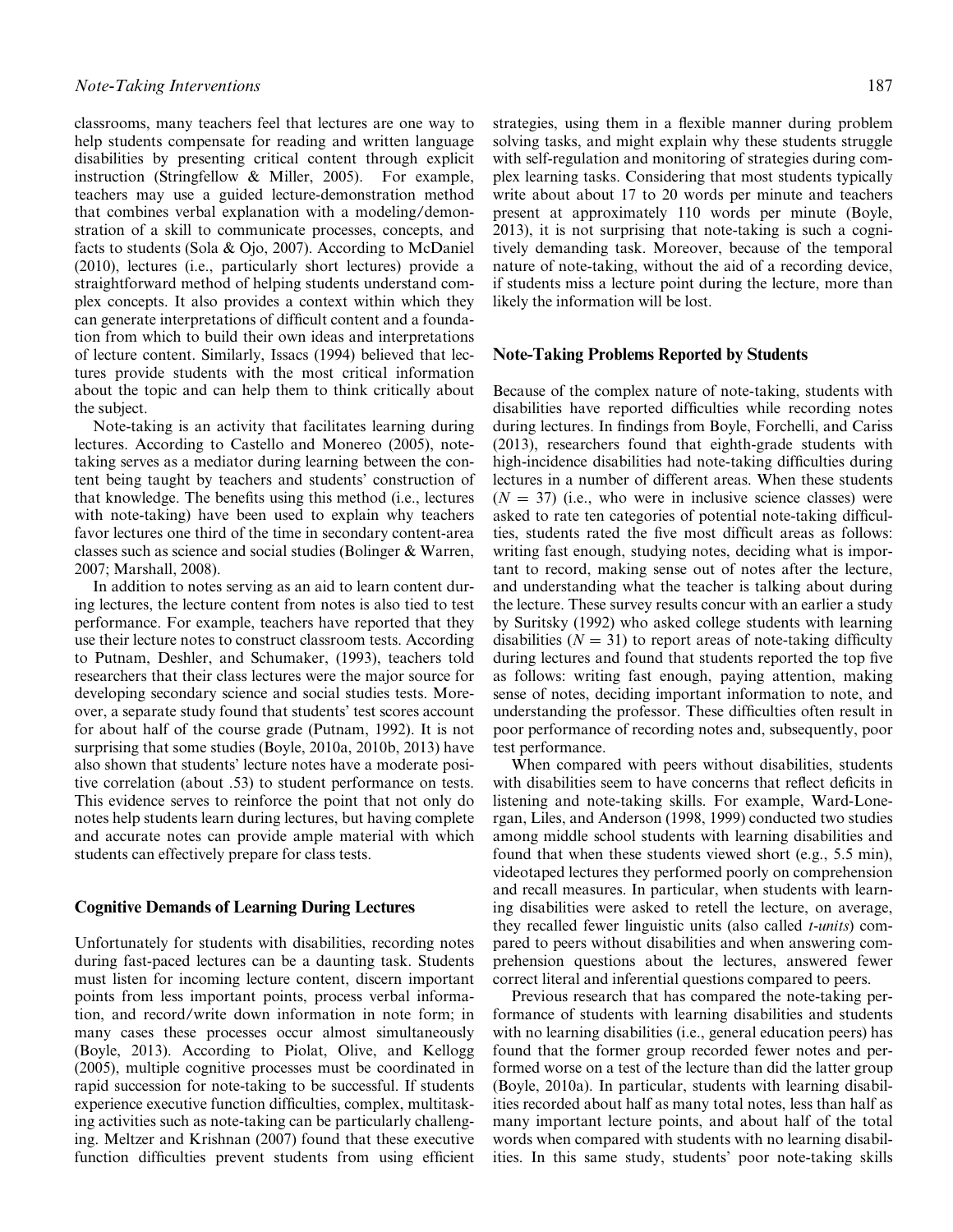appeared to be reflected in their poor performance on a test of lecture comprehension, as students with learning disabilities scored 20% lower than did students with no learning disabilities (i.e., 47% vs. 67%).

# Note-Taking Accommodations and Shortcomings

In many schools, students with disabilities often receive accommodations, such as having another student take notes (i.e., scribe), being provided with teacher-constructed guided notes, or being allowed to tape record the lecture. Although these accommodations might seem useful, they can inhibit learning for students with disabilities. First, having a scribe record notes for a student with disabilities allows the student to assume a passive learning mode during the lecture (i.e., because another student is recording notes for him or her), thereby missing the benefits of active participation in the lecture (Ruhl, Hughes, & Gajar, 1990). Moreover, students who assume a passive mode have been reported to ask fewer questions about confusing information (Ruhl et al., 1990) and encode less information to long-term memory because they are not actively processing information in working memory (Armbruster, 2000; Kobayashi, 2006).

A second common accommodation for students with disabilities is that teachers can provide students with teacherconstructed guided notes. Although this may be feasible for some teachers, Lazarus (1993, 1996) has reported that teacher-made guided notes may reach lengths of up to 25 pages per chapter and teachers have reported that it takes 1.5 to 2 hr to construct guided notes from one chapter, making it very time consuming for most teachers. While guided notes are designed to increase active listening and participation for students who use them, researchers (Haydon, Mancil, Kroegor, McLeskey, & Lin, 2011; Lazarus, 1991) have pointed out that the main drawback of guided notes is that it is questionable whether students who use guided notes actually learn independent note-taking skills. With most guided-note formats, students simply learn to follow along with the teacher and use the guided notes (i.e., outline) to fill in the rest of the notes during the lecture. In some cases, guided notes were constructed using a Cloze procedure (Sweeney et al., 1999) which only require students to fill in the blank space (i.e., with one to three words) as the teacher progressed through the lecture. Another drawback of guided notes is that not all teachers provide notes or handouts to students in their classes (Maydosz & Raver, 2010).

The third accommodation used by students with disabilities is to electronically record the lecture. Although this may be useful to help students fill in gaps in their notes after the lecture, the main drawback with this accommodation is that it might be time consuming to listen to the entire lecture again while recording notes a second time. Another possible hindrance is that some teachers may not allow students to record lectures (Fuller, Healey, Bradley, & Hall, 2004). Although the aforementioned note-taking accommodations can serve as temporary solutions, teachers should consider teaching students with disabilities note-taking skills that they can practice and use in their classes.

### What Exactly Is a "Good Note-Taker"?

While no studies exist on the specific characteristics that make secondary students proficient note-takers, there have been a few studies on college students' note-taking ability (Einstein, Morris, & Smith, 1985; Hartley & Marshall, 1974). This research, along with recommendations from other notetaking researchers, provide a larger picture of the characteristics of a successful note-taker.

### Self-Regulation

Self-regulation in note-taking allows students to assess and monitor their note-taking strategies before, during, and after note-taking (Bonner & Holliday, 2006). This takes efficient metacognitive skills as well as appropriate regulation of attention. Students are required to listen to a lecture, make decisions about what is to be written, and physically write at the same time (Quintus, Borr, Duffield, Napoleon, & Welch, 2012). In addition, while engaging in the lesson and making note-taking decisions, good note-takers will relate the information to what they already know and let that inform what is written down. This deeper processing of the material enhances comprehension (Cohn, Cohn, & Bradley, 1995), but takes sufficient self-monitoring and reflection.

# $\overline{\phantom{a}}$

Recording material from a lecture is only useful if the information is accurate. Later review of inaccurate notes will hinder, rather than help a student succeed on tests. A proficient note-taker will be conscious of recording accurate information and ask for clarification when they are confused or unsure. Working memory, the ability to temporarily store, manipulate, and transform incoming auditory and visual information (Baddeley, 2000), is an integral part of this process. The working memory demands of note-taking are large, requiring a student to remember chunks of information, manipulate the information to best fit their notes and personal knowledge, and make split second decisions on what will be included. This process can lead to errors and gaps in information if not consciously monitored by the student, as well as the teacher.

# Organization

Organizational decisions are also important for a note-taker. For notes to be useful as later study aides, the student must organize their thoughts and ideas in a logical and understandable sequence. From a macro viewpoint, Bonner and Holiday (2006) found that students mentioned organization of notes (e.g., headings, subheadings, logical sequence of topics) as a hallmark of good notes. Teachers who use guided notes with their students have for some time known about the advantages of applying structure in their notes, as supported by research on guided notes. In a research synthesis of note-taking interventions, Boyle and Rivera (2012) reported that among students with disabilities, guided notes were effective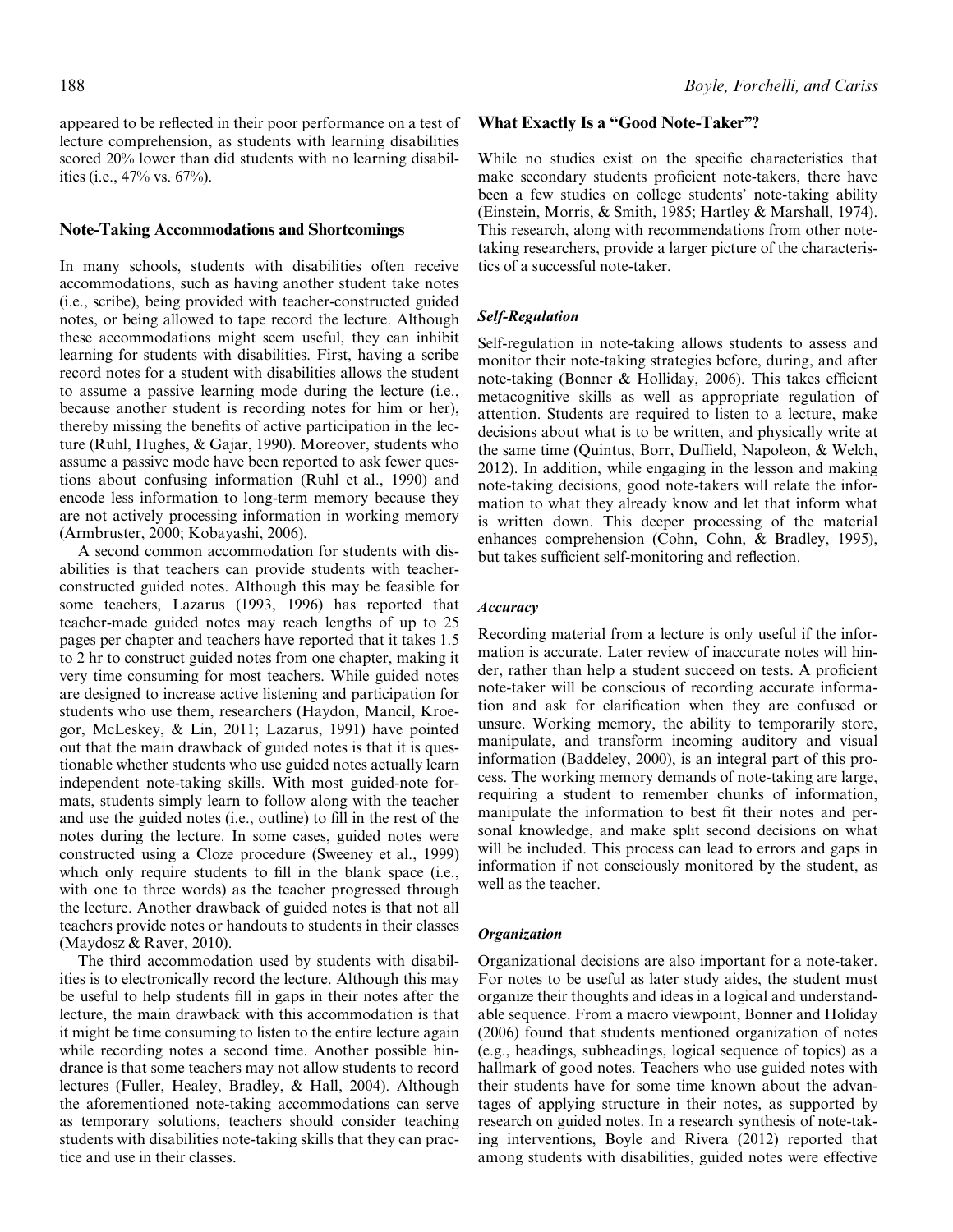at increasing accuracy of notes, as well as test scores. It appears that providing an organization (i.e., structure) via guided notes seems be useful at helping students learn lecture content.

On the micro level, researchers have found that when organizational lecture cues are used in lectures, students record more lecture cues and details, and students perform better on tests of lecture content (Titsworth, 2001; Titsworth, 2004; Titsworth & Kiewra, 2004). According to Titsworth (2001), organizational lecture points (e.g., the four main types of electric energy used in plasma engines are laser, microwave, nuclear, and solar) are natural chunks of information that can be used efficiently by working memory and facilitate schema development in students. Similarly, researchers have demonstrated positive correlations between recorded cued lecture points in notes (i.e., both organization and emphasis cued lecture points) and test performance in middle school students identified with learning disabilities, lending support to Titsworth's research on organizational aspects of notes (Boyle, 2010a, 2013).

# Recognition/Discrimination of Teacher Cues

Recording important and relevant lecture points rather than the teacher's words verbatim allows students to capture the most helpful information in an efficient and accurate way. Bonner and Holliday's (2006) study found that college students reported needing to interpret their instructor's nonverbal and verbal cues in order to recognize the most important lecture points. Studies have demonstrated that students with less experience and background knowledge have a difficult time recognizing and discriminating these teacher cues during lectures. For example, Einstein and colleagues (1985) found that proficient note-takers recorded and recalled more highly important lecture points than poor note-takers, thus demonstrating their ability to recognize important lecture points during lectures, and subsequently record them in notes. Boyle (2010a) found that students with learning disabilities had a more difficult time recognizing cued lecture points than did peers without learning disabilities, given that fewer cued lecture points were found in the notes of students with learning disabilities.

# Review of Notes

Although there has been debate over whether the benefits of note-taking come from the immediate act of writing down notes or having students study and review from previously taken notes (Bonner & Holliday, 2006), many teachers encourage the latter. Successful students use lecture notes to supplement information from their textbook when reviewing for tests and checking for their own comprehension. Likewise, students who review notes can benefit by performing better on quizzes and tests. For example, Lazarus (1991, 1993) reported that when students with disabilities used a 10 min review after recording notes (through guided notes), their performance on quizzes was on average 24% higher compared with sessions with no review. These studies corroborate the results of other studies that found large effect sizes (0.75 and 0.77; Kobayashi, 2005) for "note-taking plus review" sessions on measures of lecture comprehension among students without disabilities.

# How Can We Help Students Become Better Note-Takers?

As discussed, accommodations for note-taking (e.g., guided notes, recorded notes) may not be the best avenue to support students' note-taking abilities, as it may reinforce students' passive model of learning. Instead, students should learn how to use note-taking skills or a strategy to help them engage in the lecture and become active note-takers. One such strategy, the strategic note-taking intervention, has shown to improve note-taking skills and increase comprehension of lecture information for both students with and without disabilities (Boyle, 2010a, 2013; Boyle & Weishaar, 2001; Lee, Lan, Hamman, & Hendricks, 2008). The strategic note-taking intervention uses both the CUES+ strategy and strategic note-taking paper to provide structure to the note-taking process and assist students in retaining more information during lectures. The structure aims to focus students' attention on teacher cues and vocabulary in the lecture, as well as help students organize lecture content through clustering similar lecture ideas and categorizing summarized lecture points. The CUES+ strategy is a mnemonic device representing five steps that prompt students to perform different actions using the strategic note-taking paper. The "C" stands for Cluster, where students are reminded to group lecture information into manageable units of three to six semantically similar ideas and record the chunked ideas on the strategic note-taking paper. The "U" stands for the Use step, which signals students to attend and listen for teacher cues (i.e., number cues and importance cues) during the lecture and, when they hear these cues, record the lecture points that are associated with them. Next, "E" stands for Enter, where students listen for and record vocabulary words from the lecture in the appropriate area on the strategic note-taking paper. In the "S" or Summarize step, students are to write a word or words that would categorize the three to six lecture points they have already listed (i.e., clustered together) on the strategic notetaking paper. Last, the "+" indicates that the student should attempt to use symbols or abbreviations whenever possible (see Figure 1 for an abbreviated version of a strategic notetaking paper).

Results from the Boyle (2013) investigation best exemplify the effectiveness of strategic note-taking for middle school students with and without disabilities. Boyle reported that both students with and without learning disabilities who used the intervention scored better than did peers who used conventional note-taking on measures of the cued lecture points recorded (e.g., emphasis and organization cued lecture points), total lecture points recorded, number of vocabulary recorded, and total words in notes. In addition, students with learning disabilities in the strategic note-taking group scored as well as or better than students without disabilities in the control group. Results from other studies (Boyle, 2010b;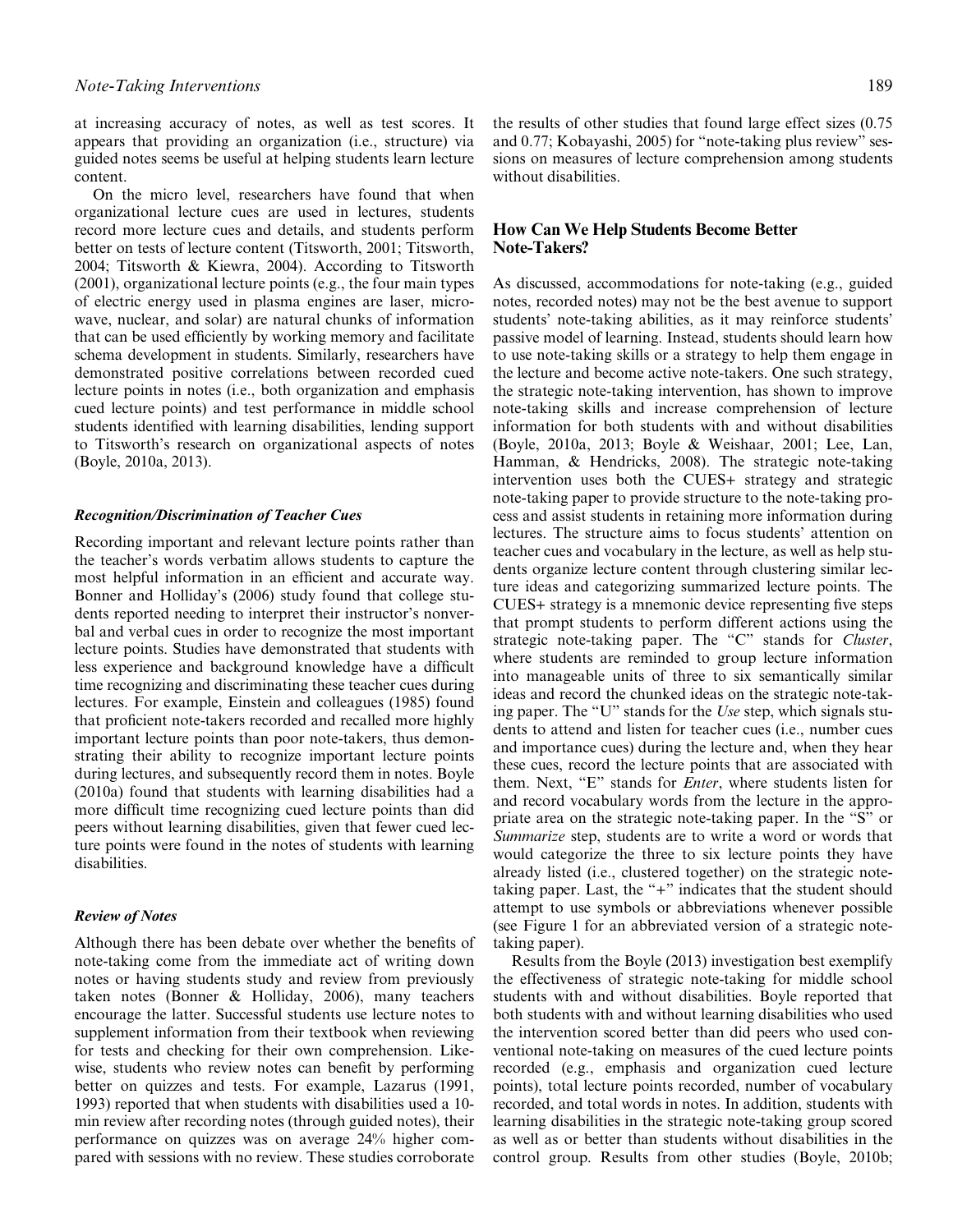**Today's Date** Name **Strategic Note-taking Paper** Fill in this portion before the lecture begins. What is today's topic? Describe what you know about the topic. (Complete this part before the lecture begins) When the lecture begins, use these pages to take notes! Name 3 to 6 main points with details as they are being discussed Summary- Quickly describe how the ideas are related New Vocabulary or Terms? Name 3 to 6 main points with details as they are being discussed

Summary- Quickly describe how the ideas are related

#### New Vocabulary or Terms

Fig. 1. Strategic note-taking paper (abbreviated version).

Boyle & Weishaar, 2001) also demonstrate that students with disabilities who were taught strategic note-taking outperformed peers with disabilities who used traditional note-taking to record notes during lectures.

Moreover, a study in progress by Boyle and colleagues, funded by a federal Institute of Education Sciences grant, involves collaboration with teachers and students to improve the strategic note-taking strategy. During implementation of the strategic note-taking strategy, the research team realized that the "CUES+" mnemonic did not include a step to remind or direct students of the importance of revisiting material from the lecture. Therefore, the "S" of the "CUES," was changed from "Summarize" to "Study." The "Study" step directed students to look over their notes three times. The strategic note-taking paper was also changed to facilitate the review/study of notes by students. In addition, using feedback from teachers that their students were missing some lecture material in their notes, the "Study" step was later changed to "Share." The "Share" step aimed to engage students in dialogue about key points in the lecture. This had a dual purpose: to help students record any missed lecture notes and to engage students in academic discussion about their notes. During the "Share" step, students were paired up and spent two minutes each explaining their notes to their partner.

# Enhancing Lectures to Help Students Record Better/More Notes

Suritsky and Hughes (1996) suggested a number of ways to improve students' note-taking ability. An important first step involves teaching students how to listen to verbal information. In most classes, students do not normally receive instruction on how to listen to acquire information during a lectures or discussions. According to Suritsky and Hughes,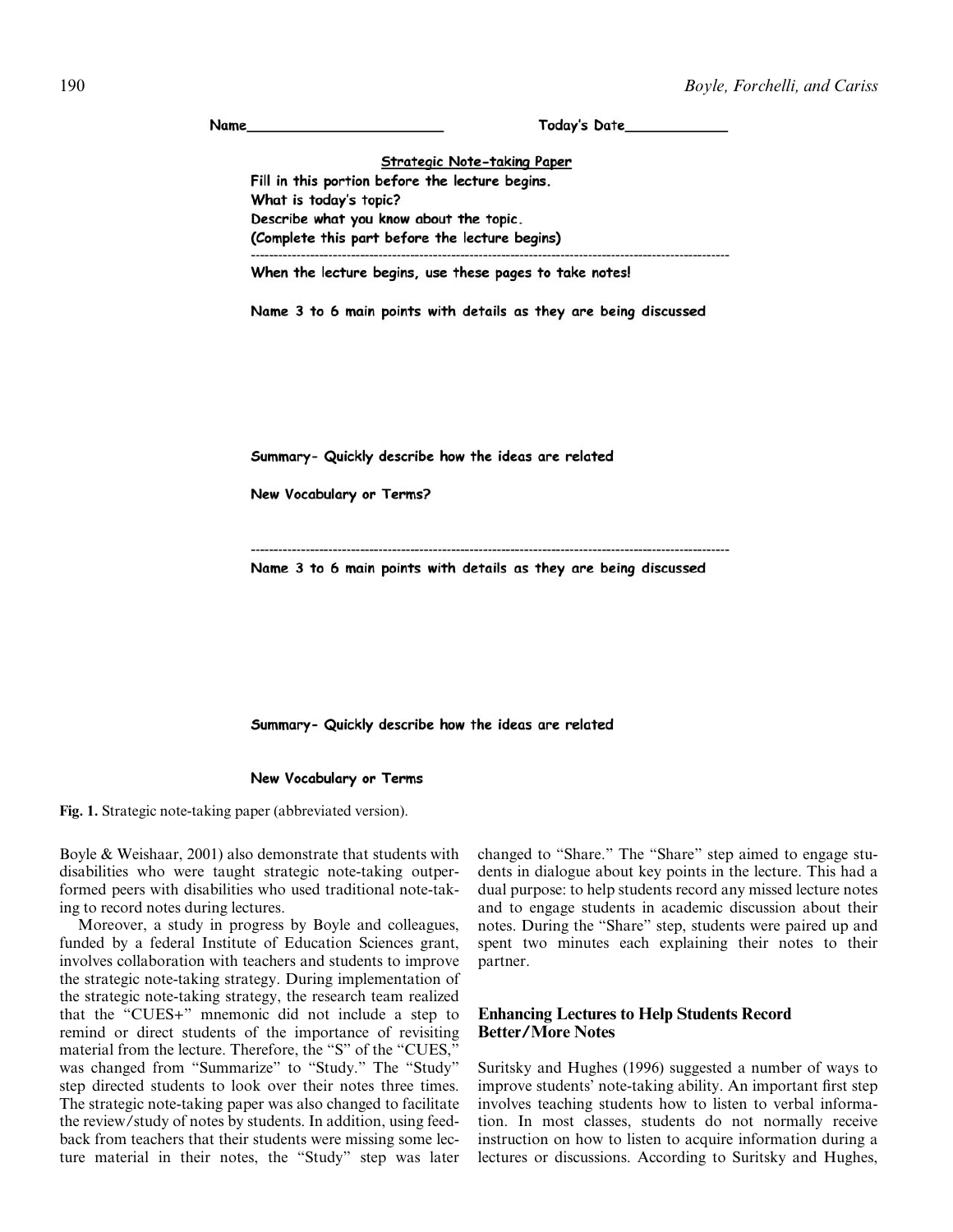this can be do through a three-stage process. First, there are discussions surrounding prelistening skills in which students are asked to frame their listening to acquire information from the lecture; second, in listening skills, students work to improve processing of verbal information presented in lecture; and third, in follow-up, students can practice these skills through role-play. The goal of these three phases is to improve the listening skills of students.

Other researchers have suggested that teachers should write key lecture ideas or vocabulary words on the board (Boch & Piolat, 2005; Haydon et al., 2011; Maydosz & Raver, 2010). Information written on the board provides a visual cue to students directing them towards important information and is more likely to be recorded in students' notes (Locke, 1977). It also provides a permanent product that students can revisit if they miss information that was verbally presented, which can be particularly helpful for children who process information at a slower rate. In addition, these visual cues also provide a frame of reference for students before the lecture. For example, writing the objectives for a science lecture, such as "Define why gravity is important" and "Understand how speed is impacted by gravity," will help frame and focus students' attention to specific information provided in a lecture.

Likewise, providing an advanced organizer can also help students frame lecture information (Marzano, 1993). An advanced organizer can provide verbal and/or written information that allows students to form a framework of the lecture before presenting the actual lecture (Ivie, 1998). When presenting an advanced organizer, teachers should try to link information to students' background knowledge to make more meaningful relationships with the lecture content. Throughout the lecture, the teacher can refer back to the advance organizer to make links between the organizer and current lecture points. Related to this, teachers can also pose questions in a lecture to cue students to test their own knowledge of lecture information and create new connections with presented information (Marzano, 1993). This can work by encouraging students to use metacognitive skills by making them think about the knowledge they just acquired and assess their mastery of the information. In addition, incorporating questions into lectures might assist students with slower-processing skills and allow them to catch up with the lecture.

The strategic note-taking strategy also addresses the balancing act of pace in a lecture. One aspect of lecture pace that can be moderated by teachers is their rate of speech and interjection of pauses. Slowing down the pace of a lecture will allow students to process information and record more points from the lecture (Maydosz & Raver, 2010). Likewise the pause procedure allows for the lecture to be broken up with periodic 2-min pauses (Ruhl et al., 1990; Ruhl & Suritsky, 1995). Using the pause procedure, during each 2-min pause paired students shared lecture information with each other using their notes. The pause procedure has been shown to assist students at recording more ideas in notes and recalling more lecture content (Ruhl & Suritsky, 1995). Another aspect of pace is finishing a lecture early enough to allow students time to review lecture information. Allowing students time to review their notes either independently or in a group has been shown to boost lecture recall and comprehension (Kiewra et al., 1991; Lazarus, 1993).

Haydon and colleagues (2011) recommended that notetaking interventions be used in combination with other instructional strategies (e.g., response cards with teacher feedback) or other modalities of instruction (e.g., PowerPoint presentations, digital pens, or iPads with note-taking apps) to maximize learning opportunities and increase engagement for students with disabilities during lectures. Likewise, these authors suggest that note-taking interventions be used with students in preservice teaching programs so that future teachers acquire a firsthand understanding of how these techniques work and might be more inclined to use them in the classes that they will teach in the future.

As previously reported, standard note-taking accommodations are also available for students (Suritsky & Hughes, 1996). These include providing copies of notes to the student before the lecture is presented or providing incomplete or guided notes that allow the student to focus on filling in key details. Teachers can also allow students to audio-record lectures to provide students to follow-up on missed information after class. While this might increase the amount of time that students spend with their notes, some students might be reluctant to spend the extra time reviewing their notes.

# Generalizing Note-Taking to Other Classes

While the strategic note-taking studies have been used in science classrooms with science curricula, these skills can be generalized to other subject areas. Social studies classes are the most easily transferable for strategic note-taking. Similar types of lecture structure are used to convey important facts and information, whereby students need to pick and choose the most important points. In English classes, note-taking strategies should also work well for lectures on literary terms, historical information, or vocabulary words. Likewise, notetaking techniques can be used in conjunction with discussions about plots, themes, or characters from a book or story.

It is important to note however that students often need explicit instruction to generalize strategies across academic domains (Ellis & Lenz, 1987). This has been found especially true for students with learning disabilities, as spontaneous generalization of learned skills often does not occur naturally (Deshler, Warner, Shumaker, & Alley, 1983). In addition, Suritsky (1992) found that although generalization of a notetaking strategy did occur for many college students, the notes were of a lower quality, indicating that teachers should monitor students' notes in generalized classes. When students use a strategy in multiple academic areas, they should be provided with specific feedback to increase the chances that they will generalize the skills to new settings (Ellis, Lenz, & Sabornie, 1987). Equally important, teachers should teach students to use their metacognitive skills to recognize of the task demands (e.g., "The class is discussing George Washington; I should probably record some notes.") and incorporate the appropriate note-taking strategies.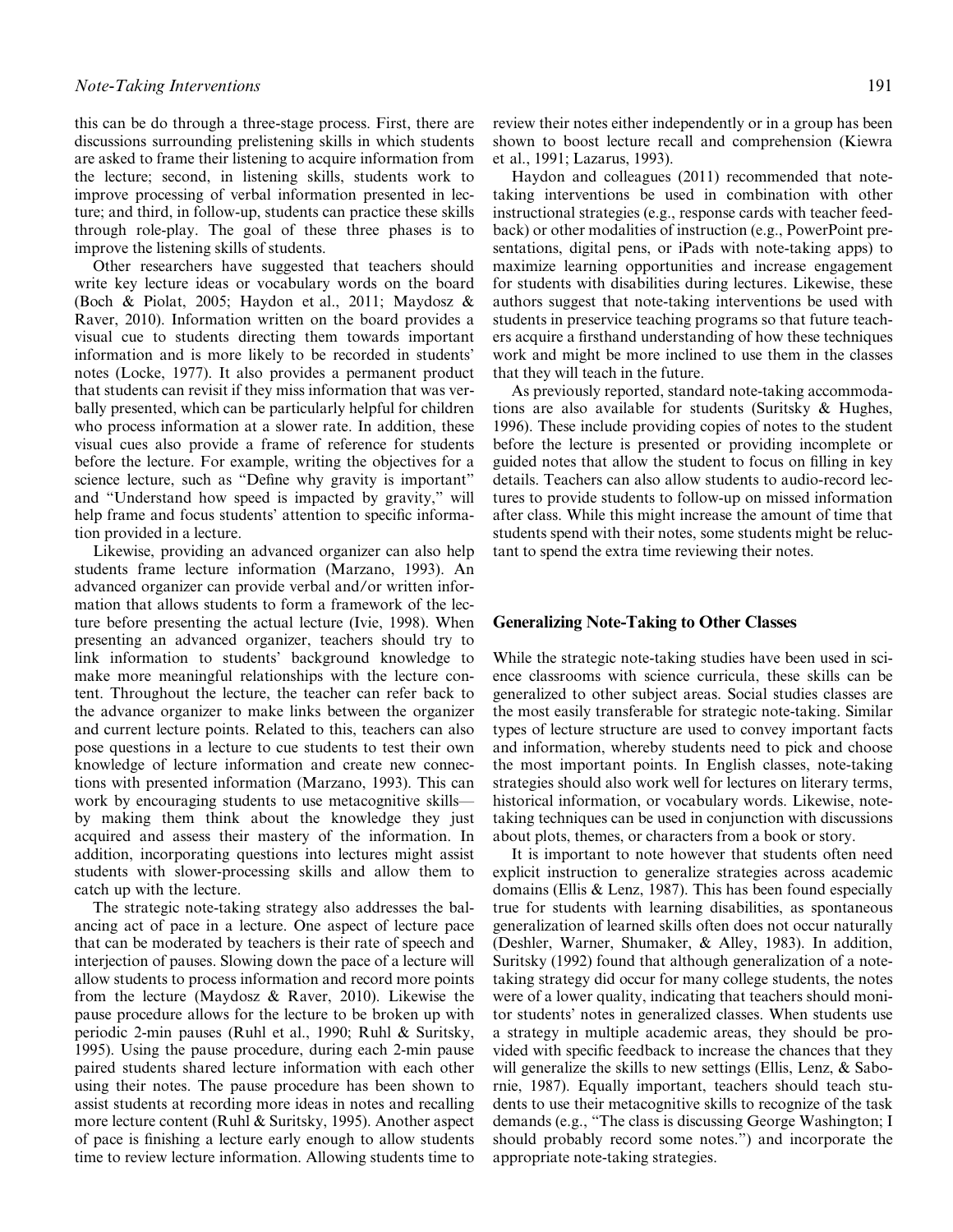# Promising Technology for Note-Taking

There is an increasing amount of support for technology in the classroom to aid students' learning (Kagohara, 2011; Schepman, Rodway, Beattie, & Lambert, 2012). Two promising technological developments that can aid students' note-taking ability are digital pens and handheld tablet applications.

The first promising technological innovation that may help students compensate with poor note-taking skills is the digital pen or Smartpen pen (Hannon, 2008; Stachowiak, 2010). A smartpen is an electronic pen that contains a microcamera that records information. There are two categories of pens, including a freeform pen can be used on any paper and a pen that uses special dot paper to track note-taking and audio of the lecture (VanSchaack, 2012). The freeform pen uses wireless positioning technology to track note-taking on a page and uploads notes as digital images and pictures. The other form requires a specialized dot paper for the pen's camera to monitor movement on the paper (e.g., recording notes).

More recently, smartpens now use audio recording during a lecture to enhance the note-taking experience (VanSchaack, 2012). In addition, smartpens use a special dot paper that contains microdots that tell the location of the pen on the paper via the pen's micro-camera. This facilitates coordination between written and audio material for students during lectures. For example, if the student was only able to record a partial lecture point (e.g., "plasma") on the dot paper, after the lecture ends, the student can go back and tap the written word plasma (i.e., a partial lecture point) and that particular audio portion of the lecture will be played (e.g., "Plasma is the fourth state of matter. It is an ionized gas."), enabling the student to amend their lecture notes of any missing/incorrect information. Any training should involve the teacher modeling how to use the smartpen, guided practice to allow students opportunities to use it fluently, and then independent practice to assess student's independent use of the pen.

Another technology is the use of handheld tablets (e.g., iPads). Handheld tablets aid a student's ability to take in information in an increasingly mobile and tech-savvy manner (Schepman, Rodway, Beattie, & Lambert, 2012). For students with disabilities, these apps can be particularly helpful for helping them organize and store information in one place. Similar to smartpens, some tablet apps allow both audio and written information to be recorded simultaneously for students to revisit missed information after a lecture. However, unlike the smartpen, some tablet and computerized note-taking apps can transform students' handwriting to type-font. This may be a particular advantage for students with handwriting difficulties. Some of the technologies also force students to use more higher-order thinking strategies to organize and disseminate information. Many apps are marketed for use on computers and tablet technologies; we subsequently highlight a few.

Penultimate (Evernote, 2013) is an app that attempts to mirror the natural note-taking process, whereby a student records notes and pictures using a stylus that transforms information into a document on the tablet screen. The document will show the student's handwritten notes and can be saved or exported to an e-mail account for later review. Students can record notes on documents of varying types (plain, lined, or graphed), varying pen thicknesses, and colors of ink. More information is located at https://itunes.apple.  $com/us/app/penultimate/id354098826?mt=8.$ 

Another app, NotesPlus (Viet Train, 2012), attempts to blend audio-recording of notes with typed or handwritten notes. This allows students to either use a stylus or a keyboard attachment to take notes. This application also has additional benefits for students with disabilities in that it has shape recognition technology to that helps with drawing shapes and symbols and it also has a blow-out window to allow students to write larger than what is allotted on the lined document. It also has a folder system to allow organization of multiple types of notes. More information on this app is available at http://notesplusapp.com.

A very similar app, AudioNote (Luminant Software, 2013) also allows students to record notes and audio of the lecture simultaneously. In addition, this app synchronizes the audio and written notes in real time, allowing information to be kept organized and easily referenced. More information is available at http://luminantsoftware.com/iphone/audionote.html.

#### Summary

Learning verbally presented information, via lectures or discussions, requires students to rely heavily on listening and note-taking skills to efficiently comprehend and retain oral information (Suritsky & Hughes, 1996). Student performance in content area classrooms is particularly dependent on the quality of information obtained from lectures. Good notetaking skills are encompassed by multiple skill sets used simultaneously. A student must have the ability to accurately record and organize notes, self-regulate to assess and monitor the use of note-taking strategies, and revisit them to amend any misheard or inaccurate information.

Students with learning disabilities are at a distinct disadvantage for accessing verbally presented information via lectures because of the need to simultaneously access and use cognitive and motor skills.

Despite the note-taking difficulties encountered by students with disabilities during lectures, teachers can take a number of steps to ensure that all students are active participants in the lecture. First, to help students record accurate and more notes, they can modify the way they lecture to include more cued information. For example teachers can write vocabulary (or difficult-to-spell) words on the board ahead of time to help students with spelling difficulties and to alert them to important vocabulary that they will see in the lecture. Likewise, they can write an outline on the board ahead of time or preview relevant components of the lecture to help students organize their notes and to prime students to listen for important lecture content.

Second, teachers can teach all students note-taking skills such as recognizing cues that the teacher will be using during the year, modeling a simplified heading/subheading system for recording notes, discussing how to use abbreviations (i.e., think texting) to simplify terms or vocabulary, and teaching students to review notes afterwards to fill in gaps in notes.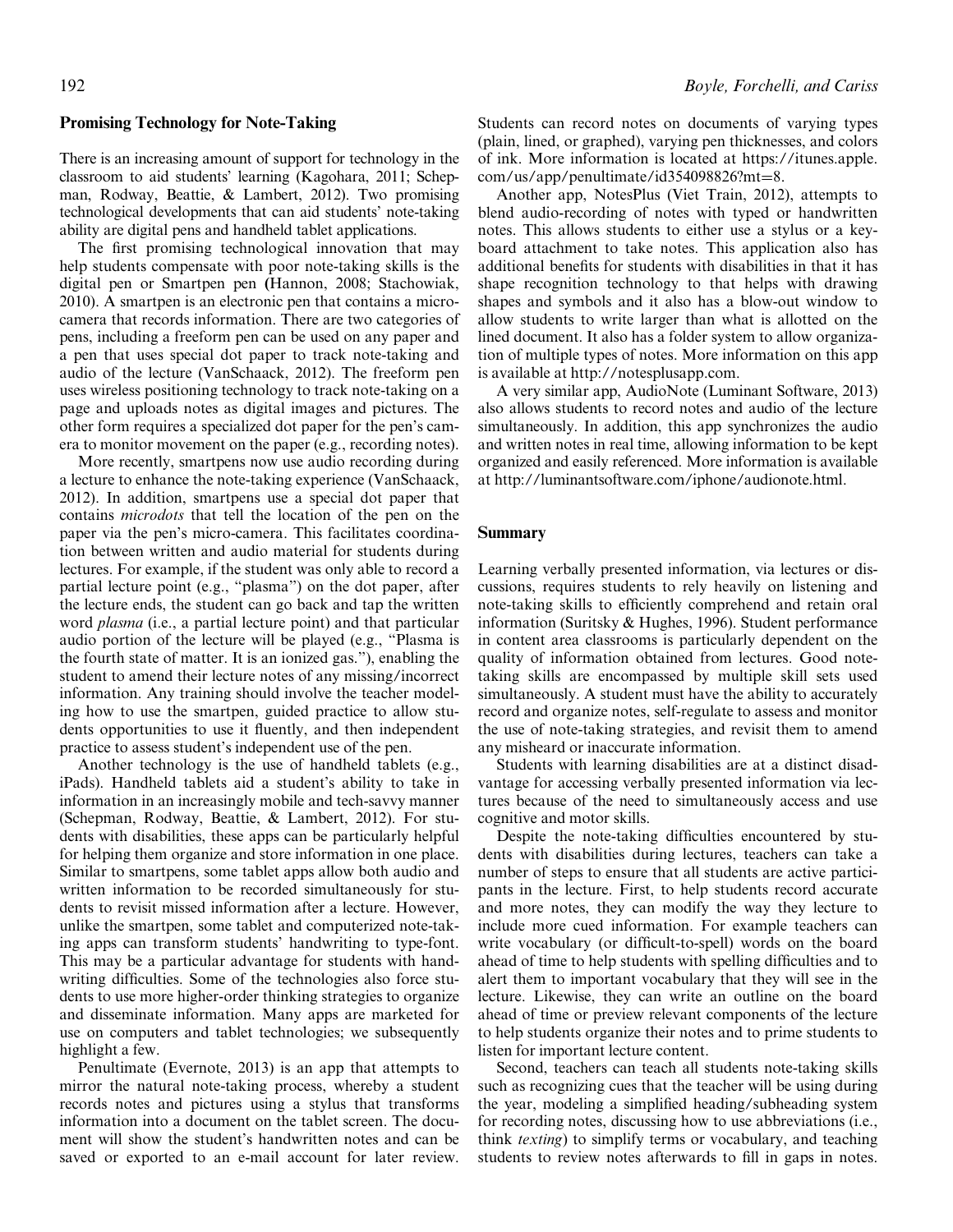Teachers can either teach these skills separately or through a strategy such the strategic note-taking intervention.

Third, teachers can incorporate technology for those students with weak note-taking skills. Technologies such as iPads and smartpens have the potential to help students compensate for poor note-taking skills, however, as with any new technique, teachers should use modeling and guided practice to help students learn how to use the technology properly and accurately. In some cases, teachers can develop a strategy to help students learn the steps to properly use the new technology to record notes during lectures. As in other areas of the untaught curriculum (e.g., test-taking and study skills), note-taking skills represent one type of hidden skill that is often overlooked by teachers, but in the end, is a critical skill for all secondary students to learn, especially for students with disabilities.

# Author Notes

Joseph R. Boyle is an associate professor of special education in the College of Education at Temple University in Philadelphia, Pennsylvania. His research interests include examining the effectiveness of teaching techniques and interventions for students with mild disabilities in general education and inclusive classrooms.

Gina A. Forchelli is a doctoral candidate in the Department of School Psychology in the College of Education at Temple University. Her research interests have focused on the assessment of cognitive abilities, mainly working memory, and its effect on academic skill development.

Kaitlyn Cariss is a doctoral student in the Department of School Psychology in the College of Education at Temple University. Her current research interests include academic interventions for students with learning disabilities, working memory, and the effects of neglect and institutionalization on development.

### Funding

The research reported here was supported in part by the Institute of Education Sciences, U.S. Department of Education, through Grant #R324A12040913 to Temple University. The opinions expressed are those of the authors and do not represent the views of the Institute or of the U.S. Department of Education.

# **References**

- Armbruster, B. B. (2000). Taking notes from lectures. In R. F. Flippo & D. C. Caverly (Eds.), Handbook of college reading and study strategy research (pp. 175–199). Mahwah, NJ: Erlbaum.
- Baddeley, A. (2000). The episodic buffer: A new component of working memory? Trends in Cognitive Sciences, 4, 417-423.
- Boch, F., & Piolat, A. (2005). Note taking and learning: A summary of research. Writing Across the Curriculum, 16, 101–113.
- Bolinger, K., & Warren, W. J. (2007). Methods practiced in social studies instruction: A review of public school teachers' strategies. International Journal of Social Education, 22, 68–84.
- Bonner, J., & Holliday, W. (2006). How college science students engage in note taking strategies. Journal of Research in Science Teaching, 43, 786–818.
- Boyle, J. R. (2010a). Note-taking skills of middle school students with and without learning disabilities. Journal of Learning Disabilities, 43, 530–540.
- Boyle, J. R. (2010b). Strategic note-taking for middle school students with learning disabilities in science classrooms. Learning Disability Quarterly, 33, 93–109.
- Boyle, J. R. (2013). Strategic note-taking for inclusive middle school science classrooms. Remedial and Special Education, 34, 78–90.
- Boyle, J. R., Forchelli, G. A., & Cariss, K. (2013). Note-taking difficulties survey data. Unpublished raw data. Temple University, Philadelphia, PA.
- Boyle, J. R., & Rivera (2012). Note-taking techniques for students with disabilities: A systematic review of the research. Learning Disability Quarterly, 35, 131–143.
- Boyle, J. R., & Weishaar, M. (2001). The effects of a strategic note-taking technique on the comprehension and long term recall of lecture information for high school students with LD. LD Research and Practice, 16, 125–133.
- Brigham, F. J., Scruggs, T. E., & Mastropieri, M. A. (2011). Science education and students with learning disabilities. Learning Disabilities Research & Practice, 26, 223–232.
- Bulgren, J., Sampson, P., & Deshler, D. (2013). Literacy challenges and opportunities for students with learning disabilities in social studies and history. Learning Disabilities Research & Practice, 28, 17–27.
- Castello, M., & Monereo, C. (2005). Students' note-taking as a knowledge-construction tool. Educational Studies in Language and Literature, 5, 265–285.
- Center on Education Policy. (2012). State high school exit exams: A policy in transition. Washington, DC: Author.
- Cohn, E., Cohn, S., & Bradley, J. (1995). Note-taking, working memory, and learning in principles of economics. Journal of Economics Education, 26, 291–307.
- Deshler, D., Schumaker, J., Bui, Y., & Vernon, S. (2006). High schools and adolescents with disabilities: Challenges at every turn. In D. D. Deshler & J. B. Schumaker (Eds.), Teaching adolescents with disabilities: Accessing the general education curriculum (pp. 1–34). Thousand Oaks, CA: Corwin Press.
- Deshler, D., Warner, M., Shumaker, J., & Alley, G. (1983). Learning strategies intervention model: Key components and current status. In J. D. McKinney & L. Feagans (Eds.), Current topics in learning disabilities (Vol. 1, pp. 254–284). Norwood, NJ: Ablex.
- Einstein, G. O., Morris, J., & Smith, S. (1985). Note-taking, individual differences, and memory for lecture information. Journal of Educational Psychology, 77, 522–532.
- Ellis, E. S., Lenz, K., & Sabornie, E. J. (1987). Generalization and adaptation of learning strategies to natural environments: Part1: Critical agents. Remedial and Special Education, 8, 6–20.
- Evernote. (2013). Penultimate (Version 4.1.2) [Mobile application software]. Retrieved from [https://itunes.apple.com/us/app/penulti](https://itunes.apple.com/us/app/penultimate/id354098826?mt=8) [mate/id354098826?mt](https://itunes.apple.com/us/app/penultimate/id354098826?mt=8)=[8](https://itunes.apple.com/us/app/penultimate/id354098826?mt=8)
- Fuller, M., Healey, M., Bradley, A., & Hall, T. (2004). Barriers to learning: A systematic study of the experience of disabled students in one university. Studies in Higher Education 29, 303–318.
- Fulp, S. L. (2002). 2000 national survey of science and mathematics education: Status of elementary science teaching. Chapel Hill, NC: Horizon Research.
- Hannon, C. (2008). Paper-based computing. Educause, 31, 15–16.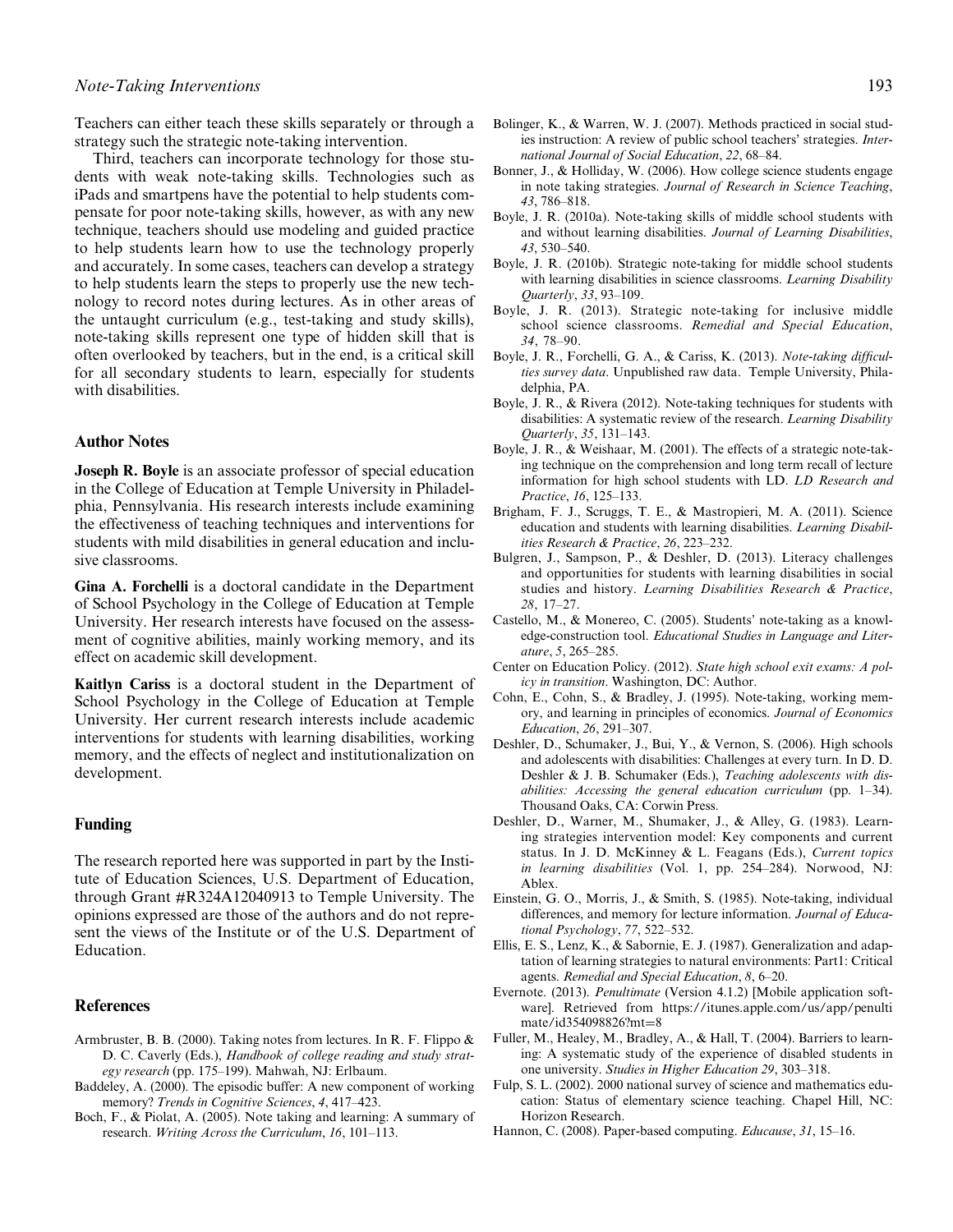- Hartley, J., & Marshall, S. (1974). On notes and note-taking. Higher Education Quarterly, 28, 225–235.
- Haydon, T., Mancil, G. R., Kroeger, S. D., McLeskey, J., & Lin, W. J. (2011). A review of the effectiveness of guided notes for students who struggle learning academic content. Preventing School Failure, 55, 226–231.
- Hughes, C. A., & Suritsky, S. K. (1994). Note-taking skills of university students with and without learning disabilities. Journal of Learning Disabilities, 27, 20–24.
- Issacs, G. (1994). Lecturing practices and note-taking purposes. Studies in Higher Education, 19, 203–216.
- Ivie, S. D. (1998). Ausubel's learning theory: An approach to teaching higher order thinking skills. The High School Journal, 82, 35–42.
- Kagohara, D. (2011). Three students with developmental disabilities learn to operate an iPod to access age-appropriate entertainment videos. Journal of Behavioral Education, 20, 33–43.
- Kiewra, K. A., DuBois, N., Christian, D., McShane, A., Meyerhoffer, M., & Roskelley, D. (1991). Note-taking functions and techniques. Journal of Educational Psychology, 83, 240–245.
- Kobayashi, K. (2006). Combined effects of note-taking/-reviewing on learning and the enhancement through interventions: A meta-analytic review. Educational Psychology, 26, 459–477.
- Lazarus, B. D. (1991). Guided notes, review, and achievement of secondary students with learning disabilities in mainstream content courses. Education & Treatment of Children, 14, 112–127.
- Lazarus, B. D. (1993). Guided notes: Effects with secondary and post secondary students with mild disabilities. Education & Treatment of Children, 16, 272–289.
- Lazarus, B. D. (1996). Flexible skeletons: Guided notes for adolescents. Teaching Exceptional Children, 27(3), 36–40.
- Lee, P., Lan, W., Hamman, D., & Hendricks, B. (2008). The effects of teaching note-taking strategies on elementary students' science learning. Instructional Science, 36, 191–201.
- Leming, J., Ellington, L., & Schug, M. (2006). The state of social studies: A national random survey of elementary and middle school social studies teachers. Social Education, 70, 322-327.
- Locke, E. A. (1977). An empirical study of lecture note taking among college students. Journal of Educational Research, 71, 93–99.
- Luminant Software. (2013). AudioNote (Version 3.3.1) [Mobile application software]. Retrieved from [http://luminantsoftware.com/](http://luminantsoftware.com/iphone/audionote.html) [iphone/audionote.html](http://luminantsoftware.com/iphone/audionote.html)
- Marshall, J. C. (2008). An explanatory framework detailing the process and product of high- quality secondary science practice. Science Educator, 17, 49–63.
- Marzano, R. J. (1993). How classroom teachers approach the teaching of thinking. Theory Into Practice, 32, 154–160.
- Mastropieri, M. A., Scruggs, T. E., Norland, J., Berkeley, S., McDuffie, K., Tornquist, E. H., & Conners, N. (2006). Differentiated curriculum enhancement in inclusive middle school science: Effects on classroom and high-stakes tests. Journal of Special Education, 40, 130–137.
- Maydosz, A., & Raver, S. A. (2010). Note taking and university students with learning difficulties: What supports are needed? Journal of Diversity in Higher Education, 3, 177–186.
- McDaniel, K. (2010). Harry Potter and the ghost teacher: Resurrecting the lost art of lecturing. The History Teacher, 43, 289–295.
- Meltzer, L., & Krishnan, K. (2007). Executive function difficulties and learning disabilities: Understandings and misunderstandings. In L. Meltzer (Ed.), Executive function in education: From theory to practice (pp 77–105). New York, NY: Guilford Press.
- Moin, L., Magiera, K., & Zigmond, N. (2009). Instructional activities and group work in the US inclusive high school co-taught science class. International Journal of Science and Mathematics Education, 7, 677– 697.
- Olson, L. (2004, January 8). Enveloping expectations [Special issue]. Education Week, 23, 8–26.
- Piolat, A., Olive, T., & Kellogg, R. (2005). Cognitive effort during notetaking. Applied Cognitive Psychology, 19, 291–312.
- Putnam, M. L. (1992). Testing practices of mainstream secondary classroom teachers. Remedial and Special Education, 13, 11–21.
- Putnam, M. L., Deshler, D. D., & Schumaker, J. S. (1993). The investigation of setting demands: A missing link in learning strategy instruction. In L. S. Meltzer (Ed.), Strategy assessment and instruction for students with learning disabilities (pp. 325–354). Austin, TX: Pro-Ed.
- Quintus, L., Borr, M., Duffield, S., Napoleon, L., & Welch, A. (2012). The impact of the Cornell note-taking method on students' performance in a high school family and consumer sciences class. Journal of Family & Consumer Sciences Education, 30, 27–38.
- Ruhl, K. L., Hughes, C. A., & Gajar, A. H. (1990). Efficacy of the pause procedure for enhancing learning disabled college students' longand short-term recall of facts presented through lecture. Learning Disabilities Quarterly, 13, 55–64.
- Ruhl, K. L., & Suritsky, S. (1995). The pause procedure and/or an outline: Effect on immediate free recall and lecture notes taken by college students with learning disabilities. Learning Disability Quarterly, 18, 2–11.
- Schepman, A., Rodway, P., Beattie, C., & Lambert, J. (2012). An observational study of undergraduate students' adoption of (mobile) note-taking software. Computers in Human Behaviors, 28, 308–317.
- Scruggs, T., Brigham, F., & Mastropieri, M. (2013). Common core science standards: Implications for students with learning disabilities. Learning Disabilities Research & Practice, 28, 49–57.
- Scruggs, T., Mastropieri, M. A., & Okolo, C. (2008). Science and social studies for students with disabilities. Focus on Exceptional Children,  $41, 1-25.$
- Sola, A., & Ojo, O. (2007). Effects of project, inquiry and lecture-demonstration teaching methods on senior secondary students' achievement in separation of mixtures practical test. Educational Research and Review, 2, 124–132.
- Stachowiak, J. R. (2010). Universal design for learning in postsecondary institutions. New Horizons for Learning, 8. Retrieved from [http://](http://education.jhu.edu/PD/newhorizons/Journals/spring2010/universialdesignforlearning/index.html) [education.jhu.edu/PD/newhorizons/Journals/spring2010/univer](http://education.jhu.edu/PD/newhorizons/Journals/spring2010/universialdesignforlearning/index.html) [sialdesignforlearning/index.html.](http://education.jhu.edu/PD/newhorizons/Journals/spring2010/universialdesignforlearning/index.html)
- Stringfellow, J. L., & Miller, S. P. (2005). Enhancing student performance in secondary classrooms while providing access to the general education curriculum using lecture formats. TEACHING Exceptional Children Plus, 1, 2–16.
- Suritsky, S. K. (1992). Note-taking approaches and specific areas of difficulty reported by university students with learning disabilities. Journal of Postsecondary Education and Disability, 10, 3–10.
- Suritsky, S. K., & Hughes, C. A. (1996). Note-taking strategy instruction. In D. D. Deshler, E. S. Ellis, & B. K. Lenz (Eds.), Teaching adolescents with learning disabilities (2nd ed., pp. 267–312). Denver, CO: Love Publishing.
- Sweeney, W. J., Ehrhardt, A. M., Gardner, R., III., Jones, L., Greenfield, R., & Fribley, S. (1999). Using guided notes with academically at-risk high school students during a remedial summer social studies class. Psychology in the Schools, 36, 305–318.
- Titsworth, B. S. (2001). Immediate and delayed effects of interest cues and engagement cues on students' affective learning. Communication Studies, 52, 169–179.
- Titsworth, B. S. (2004). Students' note-taking: The effects of teacher immediacy and clarity. Communication Education, 50, 283–297.
- Titsworth, B. S., & Kiewra, K. A. (2004). Spoken organizational lecture cues and student note-taking as facilitators of student learning. Contemporary Educational Psychology, 29, 447–461.
- VanSchaack, A. J. (2012). Enhancing the effectiveness and efficiency of instruction through in-class pencasting using the Livescribe Smartpen. Retrieved from [http://www.engaging-technologies.](http://www.engaging-technologies.com/smartpen-research.html#sthash.FggBkzIA.dpbs) [com/smartpen-research.html#sthash.FggBkzIA.dpbs](http://www.engaging-technologies.com/smartpen-research.html#sthash.FggBkzIA.dpbs)